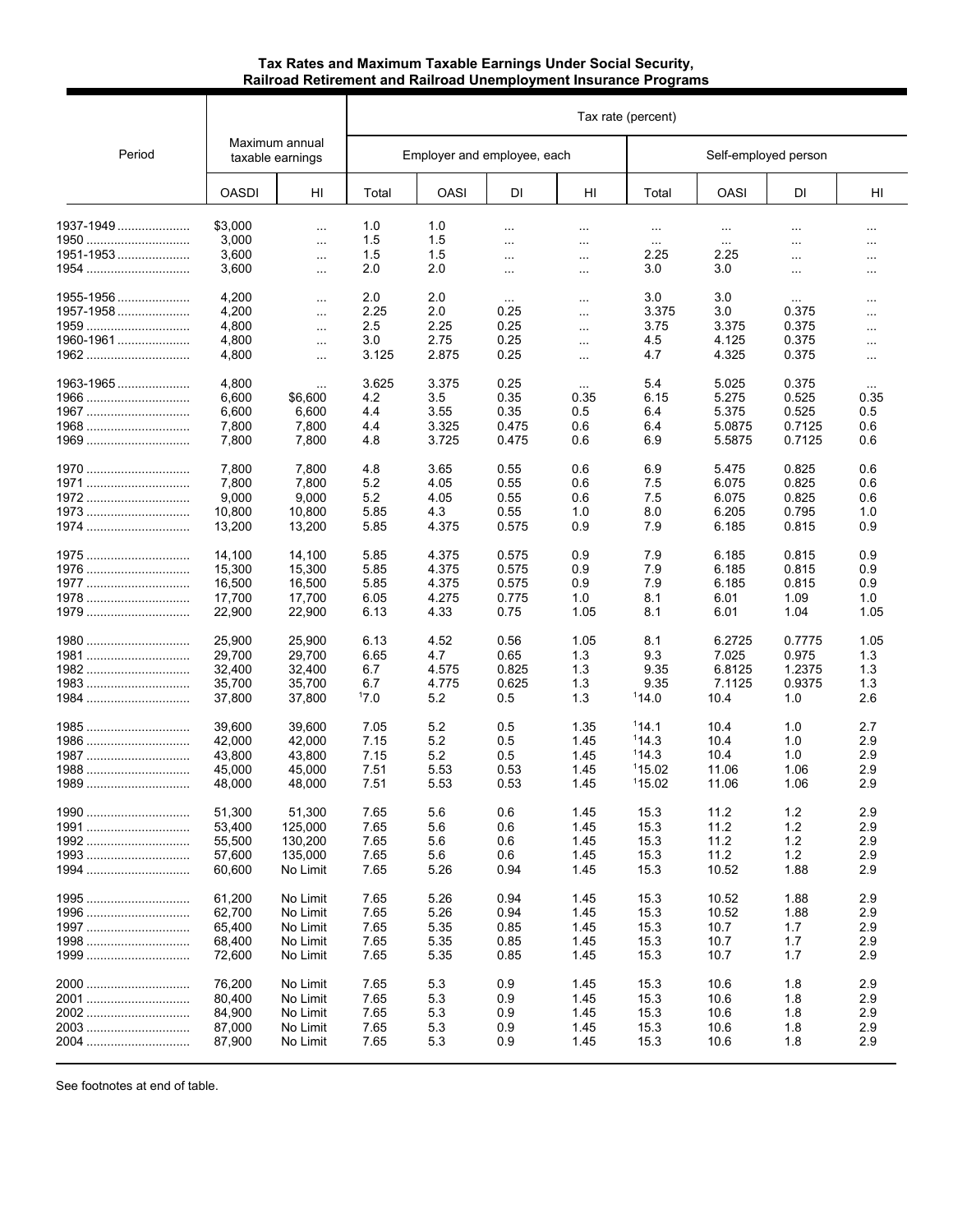## **Tax Rates and Maximum Taxable Earnings Under Social Security, Railroad Retirement and Railroad Unemployment Insurance Programs, Continued**

|                |                                    |          |       | Tax rate (percent)          |       |       |                      |             |      |      |  |  |
|----------------|------------------------------------|----------|-------|-----------------------------|-------|-------|----------------------|-------------|------|------|--|--|
| Period         | Maximum annual<br>taxable earnings |          |       | Employer and employee, each |       |       | Self-employed person |             |      |      |  |  |
|                | <b>OASDI</b>                       | HI       | Total | <b>OASI</b>                 | DI    | HI    | Total                | <b>OASI</b> | DI   | HI   |  |  |
| $2005$         | 90.000                             | No Limit | 7.65  | 5.3                         | 0.9   | 1.45  | 15.3                 | 10.6        | 1.8  | 2.9  |  |  |
| 2006           | 94.200                             | No Limit | 7.65  | 5.3                         | 0.9   | 1.45  | 15.3                 | 10.6        | 1.8  | 2.9  |  |  |
| 2007           | 97.500                             | No Limit | 7.65  | 5.3                         | 0.9   | 1.45  | 15.3                 | 10.6        | 1.8  | 2.9  |  |  |
| 2008           | 102,000                            | No Limit | 7.65  | 5.3                         | 0.9   | 1.45  | 15.3                 | 10.6        | 1.8  | 2.9  |  |  |
| 2009           | 106,800                            | No Limit | 7.65  | 5.3                         | 0.9   | 1.45  | 15.3                 | 10.6        | 1.8  | 2.9  |  |  |
| 2010           | 106.800                            | No Limit | 7.65  | 5.3                         | 0.9   | 1.45  | 15.3                 | 10.6        | 1.8  | 2.9  |  |  |
| 2011           | 106.800                            | No Limit | 27.65 | 5.3                         | 0.9   | 1.45  | 215.3                | 10.6        | 1.8  | 2.9  |  |  |
|                | 110,100                            | No Limit | 27.65 | 5.3                         | 0.9   | 1.45  | 215.3                | 10.6        | 1.8  | 2.9  |  |  |
| 2013           | 113.700                            | No Limit | 7.65  | 5.3                         | 0.9   | 31.45 | 15.3                 | 10.6        | 1.8  | 32.9 |  |  |
| 2014           | 117,000                            | No Limit | 7.65  | 5.3                         | 0.9   | 31.45 | 15.3                 | 10.6        | 1.8  | 32.9 |  |  |
| 2015           | 118.500                            | No Limit | 7.65  | 5.3                         | 0.9   | 31.45 | 15.3                 | 10.6        | 1.8  | 32.9 |  |  |
| 2016           | 118.500                            | No Limit | 7.65  | 5.015                       | 1.185 | 31.45 | 15.3                 | 10.03       | 2.37 | 32.9 |  |  |
| 2017           | 127,200                            | No Limit | 7.65  | 5.015                       | 1.185 | 31.45 | 15.3                 | 10.03       | 2.37 | 32.9 |  |  |
| 2018           | 128,400                            | No Limit | 7.65  | 5.015                       | 1.185 | 31.45 | 15.3                 | 10.03       | 2.37 | 32.9 |  |  |
| 2019           | 132,900                            | No Limit | 7.65  | 5.3                         | 0.9   | 31.45 | 15.3                 | 10.6        | 1.8  | 32.9 |  |  |
|                | 137.700                            | No Limit | 7.65  | 5.3                         | 0.9   | 31.45 | 15.3                 | 10.6        | 1.8  | 32.9 |  |  |
| 2021           | 142.800                            | No Limit | 7.65  | 5.3                         | 0.9   | 31.45 | 15.3                 | 10.6        | 1.8  | 32.9 |  |  |
| 2022.          | 147,000                            | No Limit | 7.65  | 5.3                         | 0.9   | 31.45 | 15.3                 | 10.6        | 1.8  | 32.9 |  |  |
| 2023 and later | $[4]$                              | No Limit | 7.65  | 5.3                         | 0.9   | 31.45 | 15.3                 | 10.6        | 1.8  | 32.9 |  |  |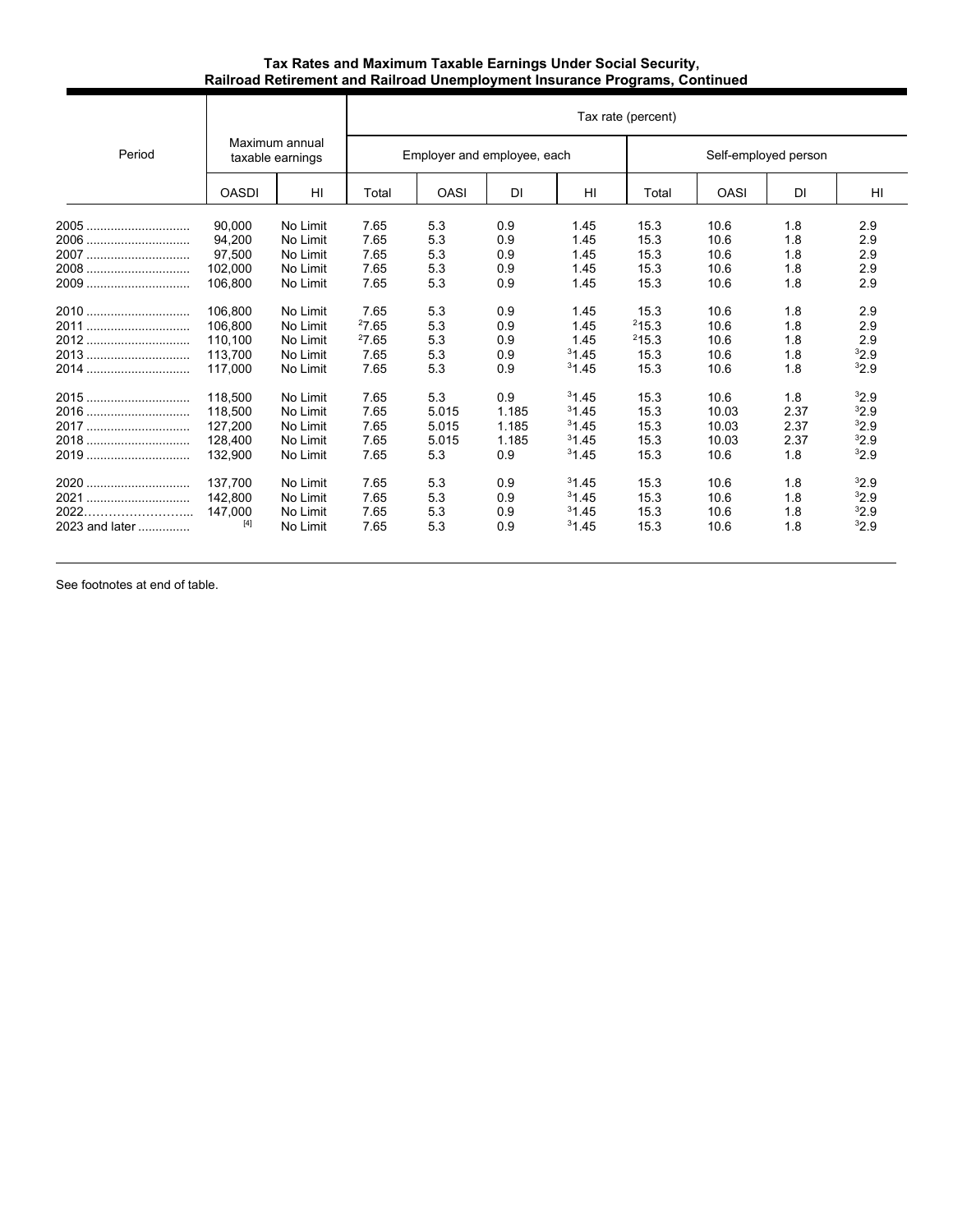|                   | <b>Railroad Retirement</b>                 |                |                   |            |           |            | Railroad Unemployment | Unemployment Repayment        |           |                          |                       |
|-------------------|--------------------------------------------|----------------|-------------------|------------|-----------|------------|-----------------------|-------------------------------|-----------|--------------------------|-----------------------|
|                   | Maximum earnings<br>Tax rate [5] (percent) |                |                   | Insurance  |           | Tax $[6]$  |                       | <b>Supplemental Annuities</b> |           |                          |                       |
|                   | base [5]                                   |                | Tier I<br>Tier II |            |           | Maximum    | Employer              |                               | Employer  |                          | Employer              |
| Period            |                                            |                | Employer &        |            |           | monthly    | tax                   | Maximum                       | tax       |                          | tax                   |
|                   |                                            |                | employee          |            |           | taxable    | rate [7]              | taxable                       | rate      |                          | rate [8]              |
|                   | Tier I [9]                                 | Tier II        | each              | Employer   | Employee  | earnings   | (percent)             | earnings                      | (percent) | Period                   | (cents/hr.)           |
|                   |                                            |                |                   |            |           |            |                       |                               |           |                          |                       |
| 1937-6/39         | \$300                                      | $\cdots$       | 2.75              | $\cdots$   | $\cdots$  | $\ldots$   | $\cdots$              | $\cdots$                      | $\cdots$  | 11/1966-3/70             | $\mathbf 2$           |
| 7/39-12/39        | 300                                        | $\cdots$       | 2.75              | $\cdots$   | $\cdots$  | \$300      | 3.0                   | $\cdots$                      |           | 4/70-6/70                | 6                     |
| 1940-1942         | 300                                        | $\cdots$       | 3.0               | $\cdots$   | $\ldots$  | 300        | 3.0                   |                               | $\cdots$  | 7/70-12/70               | $\overline{7}$        |
| 1943-1945         | 300                                        | $\cdots$       | 3.25              | $\cdots$   | $\cdots$  | 300        | 3.0                   |                               | $\cdots$  | 1/71-6/72                | 6                     |
| 1946              | 300                                        | $\cdots$       | 3.5               | $\cdots$   | $\cdots$  | 300        | 3.0                   |                               | $\cdots$  | 7/72-12/74               | $7\frac{1}{2}$        |
|                   |                                            |                |                   |            |           |            | 3.0                   |                               |           |                          | $8\frac{1}{2}$        |
| 1947              | 300<br>300                                 | $\cdots$       | 5.75              | $\ddots$   | $\cdots$  | 300        |                       | $\cdots$                      | $\cdots$  | 1/75-12/75               |                       |
| 1948<br>1949-1951 | 300                                        | $\cdots$       | 5.75<br>$6.0\,$   | $\cdots$   | $\cdots$  | 300<br>300 | $0.5\,$<br>0.5        | $\cdots$                      | $\cdots$  | 1/76-12/76               | 12<br>$12\frac{1}{2}$ |
| 1952-6/54         | 300                                        | $\cdots$       | 6.25              | $\cdots$   | $\cdots$  | 300        | 0.5                   |                               | $\cdots$  | 1/77-12/77<br>1/78-12/78 | 12                    |
| 7/54-12/54        | 350                                        | $\cdots$       | 6.25              | $\cdots$   | $\cdots$  | 350        | 0.5                   | $\cdots$                      | $\cdots$  | 1/79-12/80               | $12\frac{1}{2}$       |
|                   |                                            | $\cdots$       |                   | $\cdots$   | $\cdots$  |            |                       | $\cdots$                      | $\cdots$  |                          |                       |
| 1955              | 350                                        | $\cdots$       | 6.25              | $\cdots$   | .         | 350        | 0.5                   |                               | $\cdots$  | 1/81-12/81               | $14\frac{1}{2}$       |
| 1956              | 350                                        | $\cdots$       | 6.25              | $\cdots$   | $\cdots$  | 350        | 1.5                   | <br>                          | $\cdots$  | 1/82-12/82               | 17                    |
| 1957              | 350                                        | $\cdots$       | 6.25              | $\ldots$   | $\cdots$  | 350        | 2.0                   |                               | $\cdots$  | 1/83-12/83               | $18\frac{1}{2}$       |
| 1958              | 350                                        | $\cdots$       | 6.25              | $\cdots$   | $\cdots$  | 350        | 2.5                   | $\cdots$                      | $\cdots$  | 1/84-12/85               | $20\,$                |
| 1/59-5/59         | 350                                        | $\cdots$       | 6.25              | $\cdots$   | $\cdots$  | 350        | 3.0                   | $\cdots$                      | $\cdots$  | 1/86-12/86               | $22\frac{1}{2}$       |
| 6/59-12/59        | 400                                        | $\cdots$       | 6.75              | $\cdots$   | $\cdots$  | 400        | 3.75                  |                               | $\cdots$  | 1/87-12/87               | 24                    |
|                   |                                            |                |                   |            |           |            |                       |                               |           |                          |                       |
| 1960-1961         | 400                                        |                | 6.75              |            |           | 400        | 3.75                  |                               | $\cdots$  | 1/88-6/91                | 26                    |
| 1962              | 400                                        | $\cdots$       | 7.25              | $\cdots$   | $\cdots$  | 400        | 4.0                   |                               | $\cdots$  | 7/91-3/92                | $28\frac{1}{2}$       |
| 1/63-10/63        | 400                                        | $\cdots$       | 7.25              | $\cdots$   | $\cdots$  | 400        | 4.0                   | $\cdots$                      | $\cdots$  | 4/92-12/93               | 31                    |
| 11/63-12/64       | 450                                        | $\ldots$       | 7.25              | $\cdots$   | $\cdots$  | 400        | 4.0                   |                               |           | 1/94-12/94               | 30                    |
| 1/65-9/65         | 450                                        | $\cdots$       | 8.125             | $\cdots$   | $\cdots$  | 400        | 4.0                   |                               | $\cdots$  | 1/95-12/95               | 33                    |
| 10/65-12/65       | 450                                        | $\cdots$       | 7.125             | $\ddots$   | $\cdots$  | 400        | 4.0                   | $\cdots$                      | $\cdots$  | 1/96-12/96               | 34                    |
|                   |                                            |                |                   |            |           |            |                       |                               |           |                          |                       |
| 1966              | 550                                        | $\cdots$       | 7.95              | $\cdots$   | $\cdots$  | 400        | 4.0                   |                               | $\cdots$  | 1/97-12/98               | 35                    |
| 1967              | 550                                        | $\ldots$       | 8.65              | $\cdots$   | $\cdots$  | 400        | 4.0                   |                               | $\cdots$  | 1/99-12/99               | 27                    |
| 1968              | 650                                        | $\ldots$       | 8.9               |            | $\cdots$  | 400        | 4.0                   |                               |           | 1/00-12/00               | 261/2                 |
| 1969-1970         | 650                                        | $\ldots$       | 9.55              | $\cdots$   | $\cdots$  | 400        | 4.0                   |                               | $\cdots$  | 1/01-12/01               | 26                    |
| 1971              | 650                                        | $\cdots$       | 9.95              | $\cdots$   | $\cdots$  | 400        | 4.0                   | $\cdots$                      | $\cdots$  |                          |                       |
| 1972              | 750                                        | $\ldots$       | 9.95              | $\cdots$   | $\cdots$  | 400        | 4.0                   |                               | $\cdots$  |                          |                       |
|                   |                                            |                |                   |            |           |            |                       |                               |           |                          |                       |
| 1/1973-9/73       | 900                                        | \$900          | 10.6              | $\cdots$   | $\cdots$  | 400        | 4.0                   |                               | $\cdots$  |                          |                       |
| 10/73-12/73       | 900                                        | 900            | 5.85              | 9.5        | $\cdots$  | 400        | 4.0                   |                               | $\cdots$  |                          |                       |
| 1974              | 1,100                                      | 1,100          | 5.85              | 9.5        | $\cdots$  | 400        | 4.0                   |                               | $\cdots$  |                          |                       |
| 1975              | 1,175                                      | 1,175          | 5.85              | 9.5        | $\cdots$  | 400        | 4.0                   | $\cdots$                      | $\cdots$  |                          |                       |
| 1976<br>1977      | 1,275<br>1,375                             | 1,275<br>1,375 | 5.85<br>5.85      | 9.5<br>9.5 | $\ldots$  | 400<br>400 | 5.5<br>8.0            | $\cdots$                      | $\cdots$  |                          |                       |
|                   |                                            |                |                   |            | $\cdots$  |            |                       |                               | $\cdots$  |                          |                       |
| 1978              | 1,475                                      | 1,475          | 6.05              | 9.5        | $\cdots$  | 400        | 8.0                   |                               | $\cdots$  |                          |                       |
| 1979              | 1,908.33                                   | 1,575          | 6.13              | 9.5        | $\cdots$  | 400        | 7.0                   |                               | $\cdots$  |                          |                       |
| 1980              | 2,158.33                                   | 1,700          | 6.13              | 9.5        | $\cdots$  | 400        | $5.5\,$               |                               | $\cdots$  |                          |                       |
| 1/81-9/81         | 2,475                                      | 1,850          | 6.65              | 9.5        | $\ddotsc$ | 400        | 8.0                   |                               | $\cdots$  |                          |                       |
| 10/81-12/81       | 2,475                                      | 1,850          | 6.65              | 11.75      | 2.0       | 400        | 8.0                   |                               | $\cdots$  |                          |                       |
| 1982              | 2,700                                      | 2,025          | 6.7               | 11.75      | 2.0       | 400        | 8.0                   |                               | $\cdots$  |                          |                       |
|                   |                                            |                |                   |            |           |            |                       |                               |           |                          |                       |
| 1983              | 2,975                                      | 2,225          | 6.7               | 11.75      | 2.0       | 400        | 8.0                   |                               | $\cdots$  |                          |                       |
| 1984              | 3,150                                      | 2,350          | [1] 7.0           | 12.75      | 2.75      | 600        | 8.0                   | $\cdots$                      | $\cdots$  |                          |                       |
| 1985              | 39,600                                     | 29,700         | 7.05              | 13.75      | 3.5       | 600        | 8.0                   |                               | $\cdots$  |                          |                       |
| 1/86-6/86         | 42,000                                     | 31,500         | 7.15              | 14.75      | 4.25      | 600        | 8.0                   | $\cdots$                      | $\cdots$  |                          |                       |
| 7/86-12/86 42,000 |                                            | 31,500         | 7.15              | 14.75      | 4.25      | 600        | 8.0                   | \$3,500                       | 4.3       |                          |                       |
|                   | 1987 43,800                                | 32,700         | 7.15              | 14.75      | 4.25      | 600        | 8.0                   | 7,000                         | 4.7       |                          |                       |
|                   |                                            |                |                   |            |           |            |                       |                               |           |                          |                       |
|                   | 1988 45,000                                | 33,600         | 7.51              | 16.1       | 4.9       | 600        | 8.0                   | 7,000                         | $6.0\,$   |                          |                       |
| 1989              | 48,000                                     | 35,700         | 7.51              | 16.1       | 4.9       | 710        | 8.0                   | 710                           | 4.0       |                          |                       |
|                   | 1990 51,300                                | 38,100         | 7.65              | 16.1       | 4.9       | 745        | 8.0                   | 745                           | 4.0       |                          |                       |
|                   |                                            |                |                   |            |           |            |                       |                               |           |                          |                       |

## **Tax Rates and Maximum Taxable Earnings Under Social Security, Railroad Retirement and Railroad Unemployment Insurance Programs, Continued**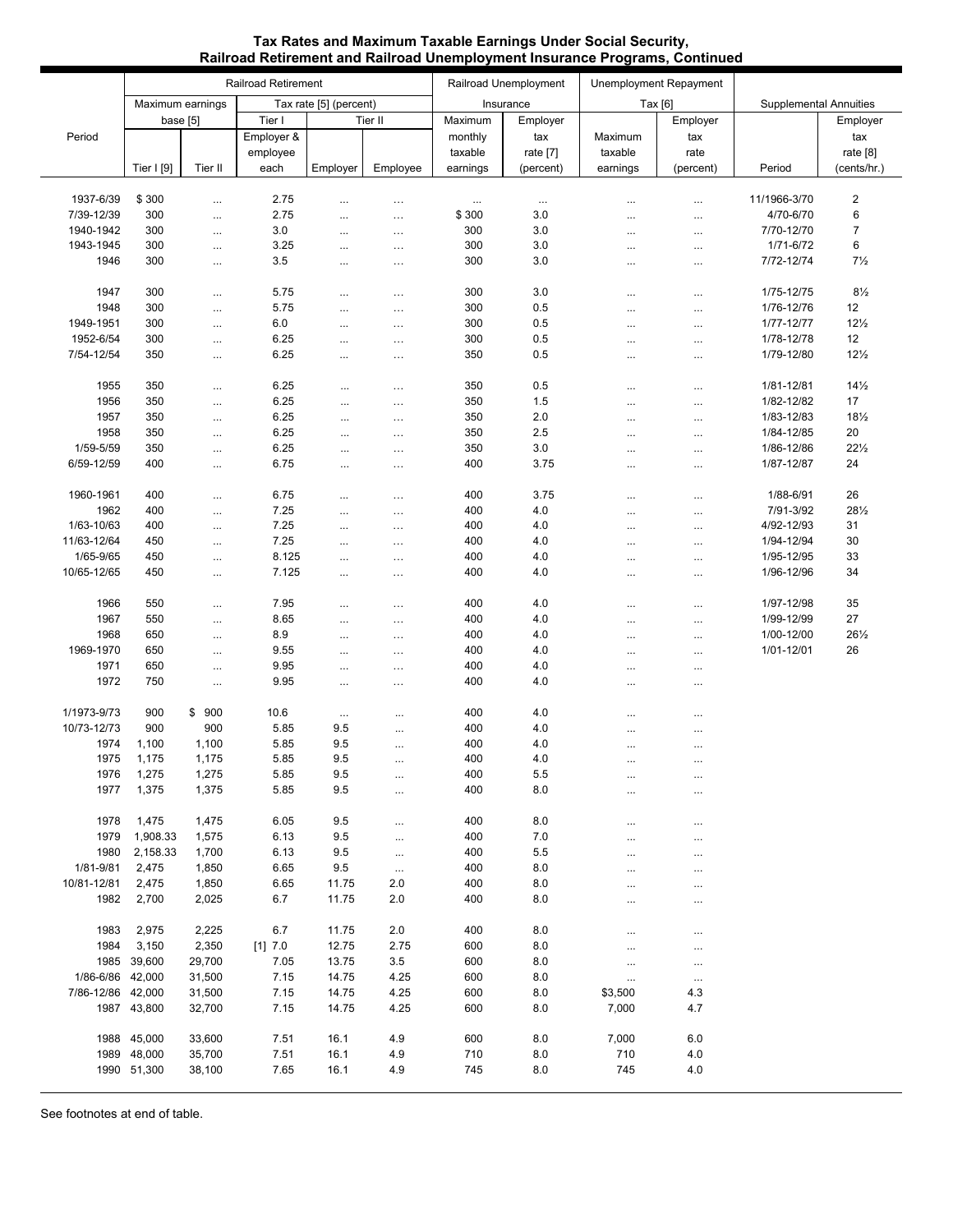|                |                  |                  | Railroad Retirement    |              |            |            |                                 | Unemployment Repayment |              |          |           |
|----------------|------------------|------------------|------------------------|--------------|------------|------------|---------------------------------|------------------------|--------------|----------|-----------|
|                | Maximum earnings |                  | Tax rate (percent) [5] |              |            |            | Railroad Unemployment Insurance | Tax [6]                |              |          |           |
|                | base [5]         |                  | Tier I<br>Tier II      |              |            | Maximum    | Employer                        |                        | New          |          | Employer  |
| Period         |                  |                  | Employer &             |              |            | monthly    | tax                             | Surcharge or           | employer     | Maximum  | tax       |
|                |                  |                  | employee               |              |            | taxable    | rate [7]                        | (pooled                | tax rate     | taxable  | rate      |
|                | Tier $ 9 $       | Tier II          | each                   | Employer     | Employee   | earnings   | (percent)                       | credit)                | (percent)    | earnings | (percent) |
|                |                  |                  |                        |              |            |            |                                 |                        |              |          |           |
| 1991           | 53,400           | 39,600           | 7.65                   | 16.1         | 4.9        | 765        | $5.55 - 12.0$                   | $\cdots$               | 8.00         | 765      | 4.0       |
| 1992           | 55,500           | 41,400           | 7.65                   | 16.1         | 4.9        | 785        | $3.10 - 12.0$                   | (3.12)                 | 8.00         | 785      | 4.0       |
| 1993           | 57,600           | 42,900           | 7.65                   | 16.1         | 4.9        | 810        | $0.65 - 12.0$                   | (5.31)                 | 7.30         | 810      | $4.0\,$   |
| 1994<br>1995   | 60,600<br>61,200 | 45,000<br>45,300 | 7.65<br>7.65           | 16.1<br>16.1 | 4.9<br>4.9 | 840<br>850 | $0.65 - 12.0$                   | (0.22)                 | 6.06<br>4.15 |          |           |
|                |                  |                  |                        |              |            |            | $0.65 - 12.0$                   | $\cdots$               |              |          |           |
| 1996           | 62,700           | 46,500           | 7.65                   | 16.1         | 4.9        | 865        | $0.65 - 12.0$                   | $\cdots$               | 2.31         |          |           |
| 1997           | 65,400           | 48,600           | 7.65                   | 16.1         | 4.9        | 890        | $0.65 - 12.0$                   | $\cdots$               | 1.16         |          |           |
| 1998           | 68,400           | 50,700           | 7.65                   | 16.1         | 4.9        | 925        | $2.15 - 12.0$                   | 1.5                    | 0.85         |          |           |
| 1999           | 72,600           | 53,700           | 7.65                   | 16.1         | 4.9        | 970        | $2.15 - 12.0$                   | 1.5                    | 0.92         |          |           |
| 2000           | 76,200           | 56,700           | 7.65                   | 16.1         | 4.9        | 1,005      | $0.65 - 12.0$                   | $\cdots$               | 1.67         |          |           |
|                |                  |                  |                        |              |            |            |                                 |                        |              |          |           |
| 2001           | 80,400           | 59,700           | 7.65                   | 16.1         | 4.9        | 1,050      | $2.15 - 12.0$                   | 1.5                    | 2.59         |          |           |
| 2002           | 84,900           | 63,000           | 7.65                   | 15.6         | 4.9        | 1,100      | $3.15 - 12.0$                   | 2.5                    | 2.71         |          |           |
| 2003           | 87,000           | 64,500           | 7.65                   | 14.2         | 4.9        | 1,120      | $3.15 - 12.0$                   | 2.5                    | 2.36         |          |           |
| 2004           | 87,900           | 65,100           | 7.65                   | 13.1         | 4.9        | 1,130      | $2.15 - 12.0$                   | 1.5                    | 2.38         |          |           |
| 2005           | 90,000           | 66,900           | 7.65                   | 12.6         | 4.4        | 1,150      | $2.15 - 12.0$                   | 1.5                    | 3.43         |          |           |
|                |                  |                  |                        |              |            |            |                                 |                        |              |          |           |
| 2006           | 94,200           | 69,900           | 7.65                   | 12.6         | 4.4        | 1,195      | $2.15 - 12.0$                   | 1.5                    | 4.03         |          |           |
| 2007           | 97,500           | 72,600           | 7.65                   | 12.1         | 3.9        | 1,230      | $2.15 - 12.0$                   | 1.5                    | 3.75         |          |           |
| 2008           | 102,000          | 75,900           | 7.65                   | 12.1         | 3.9        | 1,280      | $2.15 - 12.0$                   | 1.5                    | 3.02         |          |           |
| 2009           | 106,800          | 79,200           | 7.65                   | 12.1         | 3.9        | 1,330      | $2.15 - 12.0$                   | 1.5                    | 2.61         |          |           |
| 2010           | 106,800          | 79,200           | 7.65                   | 12.1         | 3.9        | 1,330      | $2.15 - 12.0$                   | 1.5                    | 2.51         |          |           |
| 2011           | 106,800          | 79,200           | $[2]$ 7.65             | 12.1         | 3.9        | 1,330      | $3.15 - 12.0$                   | $2.5\,$                | 2.50         |          |           |
| 2012           | 110,100          | 81,900           | $[2]$ 7.65             | 12.1         | 3.9        | 1,365      | $2.15 - 12.0$                   | 1.5                    | 2.65         |          |           |
| 2013           | 113,700          | 84,300           | $[3]$ 7.65             | 12.6         | 4.4        | 1,405      | $0.65 - 12.0$                   | $\ddotsc$              | 3.69         |          |           |
| 2014           | 117,000          | 87,000           | $[3]$ 7.65             | 12.6         | 4.4        | 1,440      | $0.65 - 12.0$                   | $\cdots$               | 4.53         |          |           |
| 2015           | 118,500          | 88,200           | $[3]$ 7.65             | 13.1         | 4.9        | 1,455      | $2.15 - 12.0$                   | 1.5                    | 4.09         |          |           |
|                |                  |                  |                        |              |            |            |                                 |                        |              |          |           |
| 2016           | 118,500          | 88,200           | $[3]$ 7.65             | 13.1         | 4.9        | 1,455      | $2.15 - 12.0$                   | 1.5                    | 2.52         |          |           |
| 2017           | 127,200          | 94,500           | $[3]$ 7.65             | 13.1         | 4.9        | 1,545      | $2.15 - 12.0$                   | 1.5                    | 1.62         |          |           |
| 2018           | 128,400          | 95,400           | $[3]$ 7.65             | 13.1         | 4.9        | 1,560      | $2.15 - 12.0$                   | 1.5                    | 1.97         |          |           |
| 2019           | 132,900          | 98,700           | $[3]$ 7.65             | 13.1         | 4.9        | 1,605      | $2.15 - 12.0$                   | 1.5                    | 2.75         |          |           |
| 2020           | 137,700          | 102,300          | $[3]$ 7.65             | 13.1         | 4.9        | 1,655      | $0.65 - 12.0$                   | $\cdots$               | 3.10         |          |           |
|                |                  |                  |                        |              |            |            |                                 |                        |              |          |           |
| 2021           | 142,800          | 106,200          | $[3]$ 7.65             | 13.1         | 4.9        | 1,710      | $3.15 - 12.0$                   | 2.5                    | 3.15         |          |           |
| 2022           | 147,000          | 109,200          | $[3]$ 7.65             | 13.1         | 4.9        | 1,755      | $4.15 - 12.5$                   | 3.5                    | 2.62         |          |           |
| 2023 and later | $[4]$            | $[4]$            | $[3]$ 7.65             | $[10]$       | $[10]$     | $[4]$      | $[7]$                           | $[7]$                  | $[7]$        |          |           |

#### **Tax Rates and Maximum Taxable Earnings Under Social Security, Railroad Retirement and Railroad Unemployment Insurance Programs, Continued**